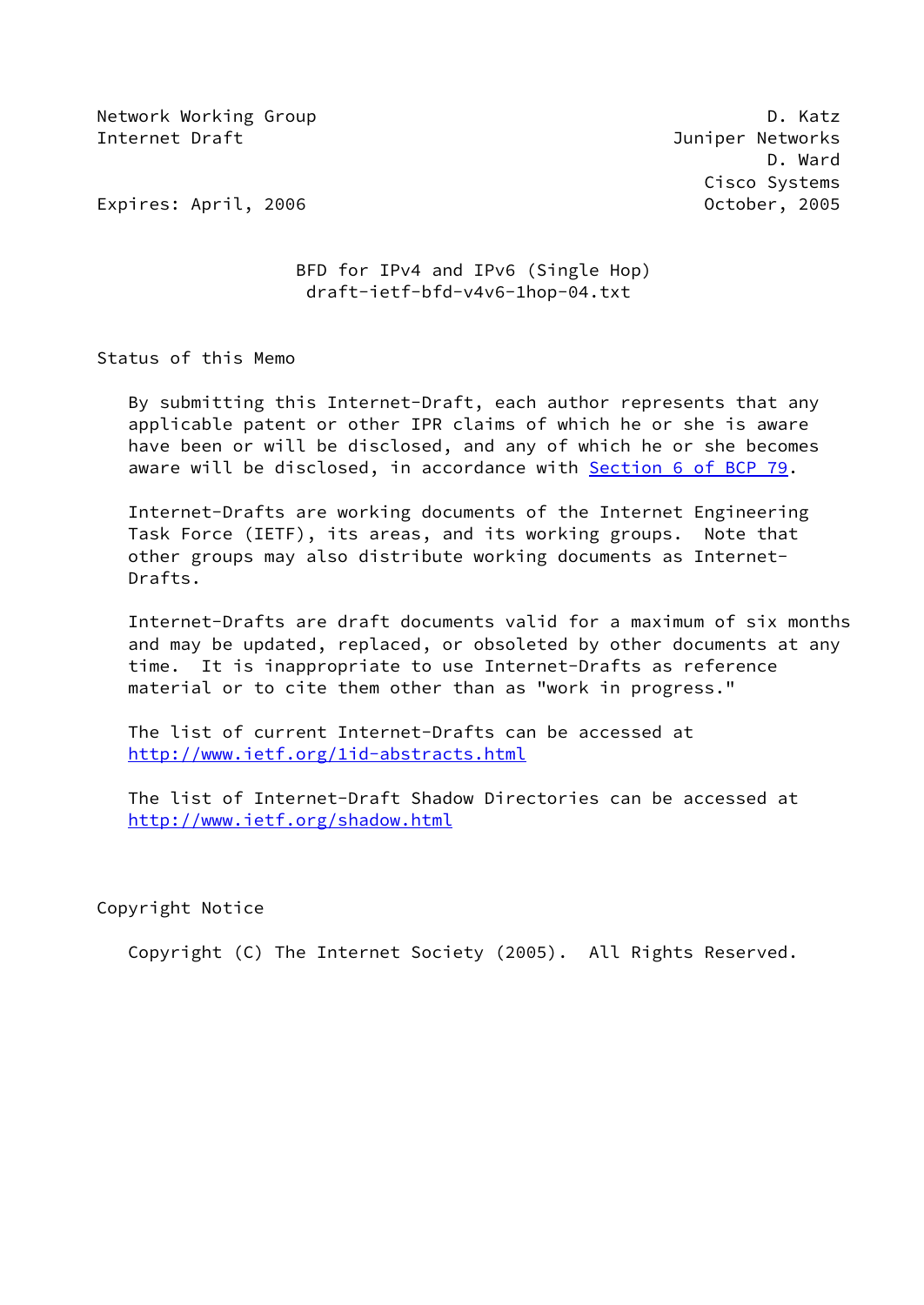Internet Draft BFD for IPv4 and IPv6 (Single Hop) October, 2005

#### Abstract

 This document describes the use of the Bidirectional Forwarding Detection protocol over IPv4 and IPv6 for single IP hops. It further describes the use of BFD with OSPFv2, OSPFv3, and IS-IS. Comments on this draft should be directed to rtg-bfd@ietf.org.

Conventions used in this document

 The key words "MUST", "MUST NOT", "REQUIRED", "SHALL", "SHALL NOT", "SHOULD", "SHOULD NOT", "RECOMMENDED", "MAY", and "OPTIONAL" in this document are to be interpreted as described in [RFC-2119](https://datatracker.ietf.org/doc/pdf/rfc2119) [KEYWORDS].

#### <span id="page-1-0"></span>[1](#page-1-0). Introduction

One very desirable application for BFD [\[BFD](#page-9-0)] is to track IPv4 and IPv6 connectivity between directly-connected systems. This could be used to supplement the detection mechanisms in IS-IS and OSPF, or to monitor router-host connectivity, among other applications.

 This document describes the particulars necessary to use BFD in this environment, and describes how BFD can be used in conjunction OSPFv2 [\[OSPFv2](#page-10-0)], OSPFv3 [\[OSPFv3](#page-10-1)], and IS-IS [\[ISIS](#page-10-2)].

# <span id="page-1-1"></span>[2](#page-1-1). Applications and Limitations

 This application of BFD can be used by any pair of systems communicating via IPv4 and/or IPv6 across a single IP hop that can be associated with an incoming interface. This includes, but is not limited to, physical media, virtual circuits, and tunnels.

 Each BFD session between a pair of systems MUST traverse a separate path in both directions.

 If BFD is to be used in conjunction with both IPv4 and IPv6 on a particular link, a separate BFD session MUST be established for each protocol (and thus encapsulated by that protocol) over that link.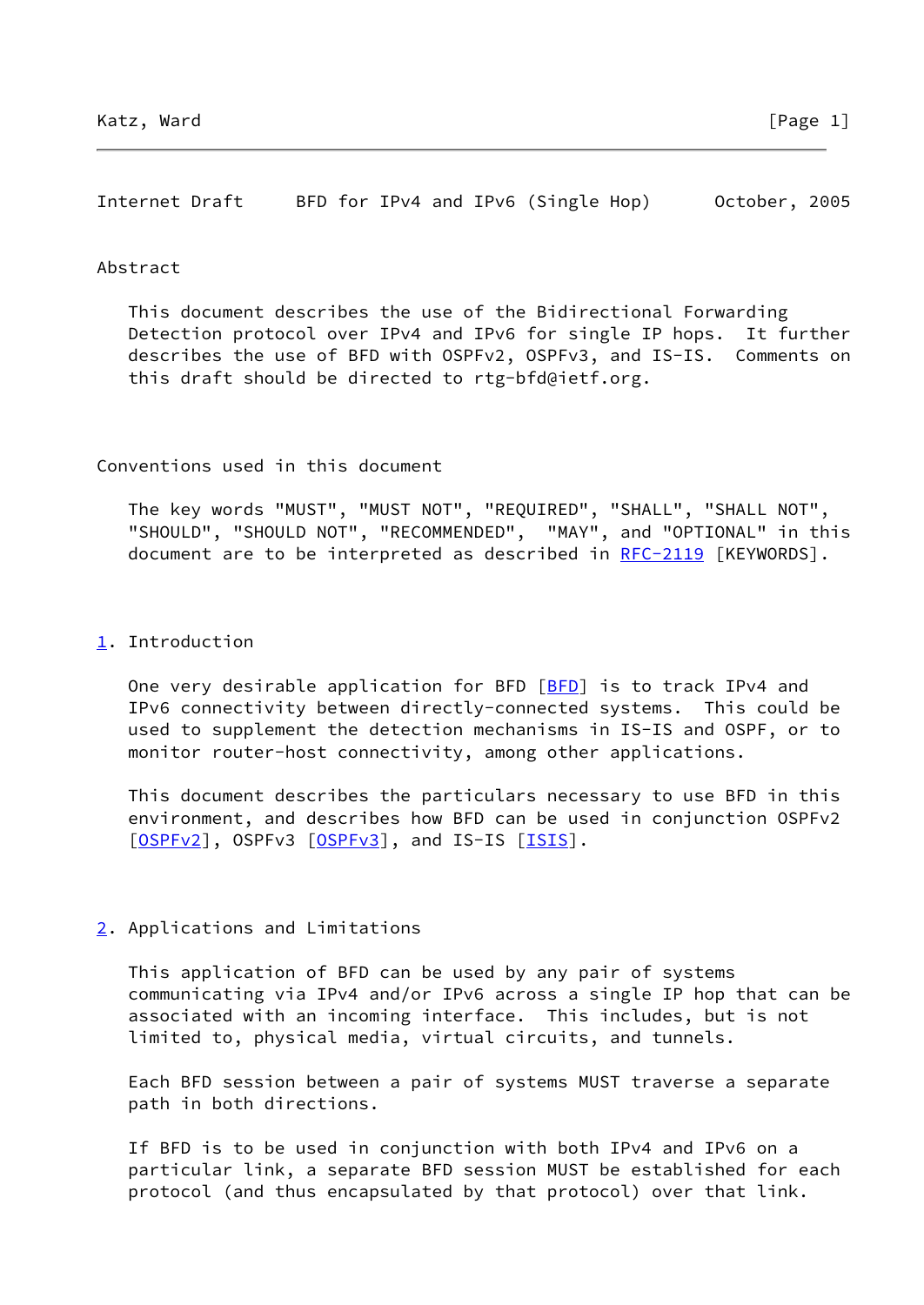Katz, Ward [Page 2]

Internet Draft BFD for IPv4 and IPv6 (Single Hop) October, 2005

### <span id="page-2-0"></span>[3](#page-2-0). Initialization and Demultiplexing

 In this application, there will be only a single BFD session between two systems over a given interface (logical or physical) for a particular protocol. The BFD session must be bound to this interface. As such, both sides of a session MUST take the "Active" role (sending initial BFD Control packets with a zero value of Your Discriminator) and any BFD packet from the remote machine with a zero value of Your Discriminator MUST be associated with the session bound to the remote system, interface, and protocol.

# <span id="page-2-1"></span>[4](#page-2-1). Encapsulation

### <span id="page-2-2"></span>[4.1](#page-2-2). BFD for IPv4

 In the case of IPv4, BFD Control packets MUST be transmitted in UDP packets with destination port 3784, within an IPv4 packet. The source port MUST be in the range 49152 through 65535. The same UDP source port number MUST be used for all BFD Control packets associated with a particular session. The source port number SHOULD be unique among all BFD sessions on the system. If more than 16384 BFD sessions are simultaneously active, UDP source port numbers MAY be reused on multiple sessions, but the number of distinct uses of the same UDP source port number SHOULD be minimized. An implementation MAY use the UDP port source number to aid in demultiplexing incoming BFD Control packets, but ultimately the mechanisms in [[BFD](#page-9-0)] MUST be used to demultiplex incoming packets to the proper session.

 BFD Echo packets MUST be transmitted in UDP packets with destination UDP port 3785 in an IPv4 packet. The setting of the UDP source port is outside the scope of this specification. The destination address MUST be chosen in such a way as to cause the remote system to forward the packet back to the local system. The source address MUST be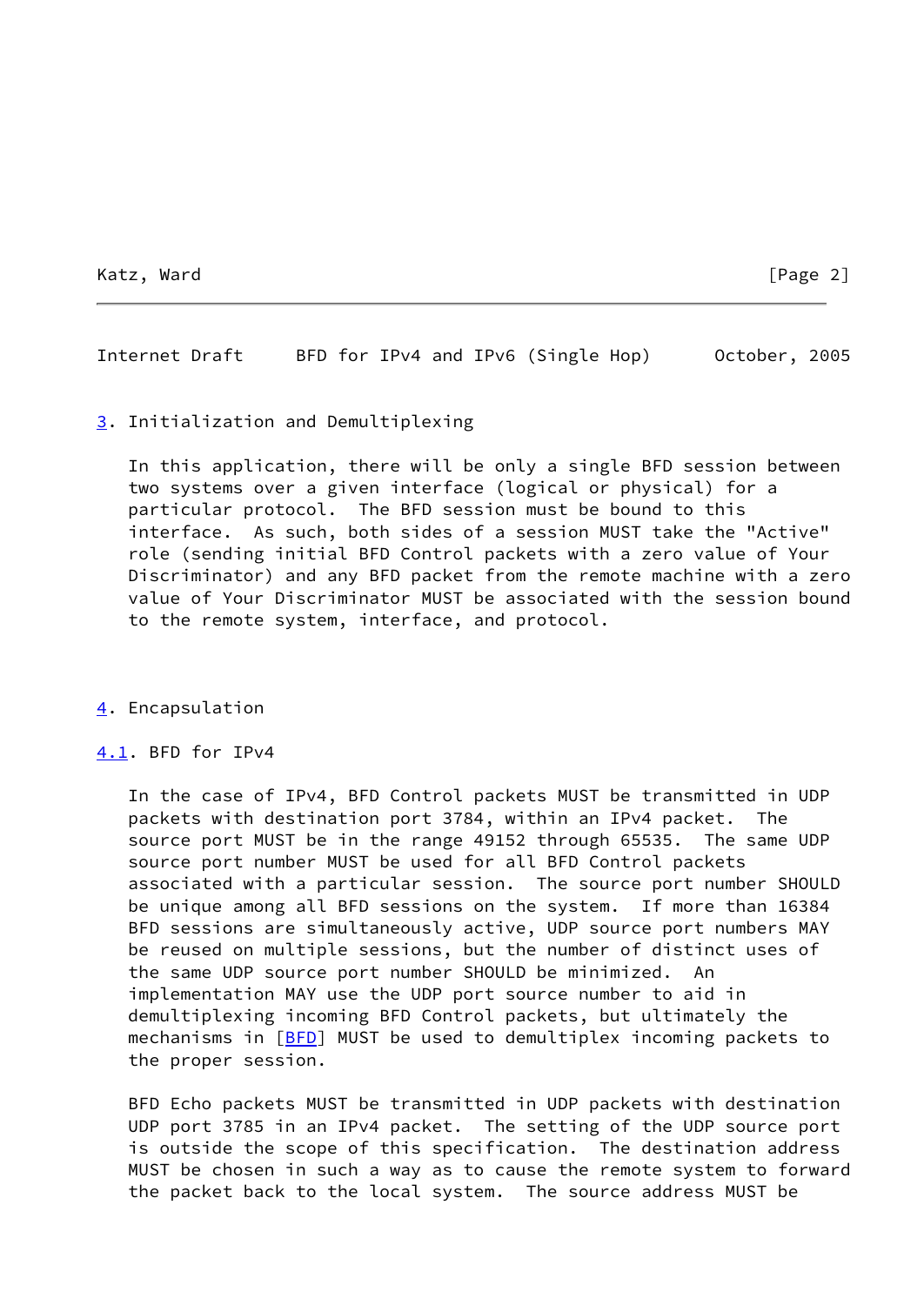chosen in such a way as to preclude the remote system from generating ICMP Redirect messages. In particular, the source address MUST NOT be part of the subnet bound to the interface over which the BFD Echo packet is being transmitted.

### <span id="page-3-0"></span>[4.2](#page-3-0). BFD for IPv6

 In the case of IPv6, BFD Control packets MUST be transmitted in UDP packets with destination port 3784, within an IPv6 packet. The source port MUST be in the range 49152 through 65535. The same UDP source port number MUST be used for all BFD Control packets

Katz, Ward [Page 3]

Internet Draft BFD for IPv4 and IPv6 (Single Hop) October, 2005

 associated with a particular session. The source port number SHOULD be unique among all BFD sessions on the system. If more than 16384 BFD sessions are simultaneously active, UDP source port numbers MAY be reused on multiple sessions, but the number of distinct uses of the same UDP source port number SHOULD be minimized. An implementation MAY use the UDP port source number to aid in demultiplexing incoming BFD Control packets, but ultimately the mechanisms in [[BFD](#page-9-0)] MUST be used to demultiplex incoming packets to the proper session.

 BFD Echo packets MUST be transmitted in UDP packets with destination UDP port 3785 in an IPv6 packet. The setting of the UDP source port is outside the scope of this specification. The source and destination addresses MUST both be associated with the local system. The destination address MUST be chosen in such a way as to cause the remote system to forward the packet back to the local system.

### <span id="page-3-1"></span>[5](#page-3-1). TTL/Hop Count Issues

 If BFD authentication is not in use on a session, all BFD Control packets for the session MUST be sent with a TTL or Hop Count value of 255. All received BFD Control packets that are demultiplexed to the session MUST be discarded if the received TTL or Hop Count is not equal to 255. A discussion of this mechanism can be found in [[GTSM\]](#page-9-1).

 If BFD authentication is in use on a session, all BFD Control packets MUST be sent with a TTL or Hop Count value of 255. All received BFD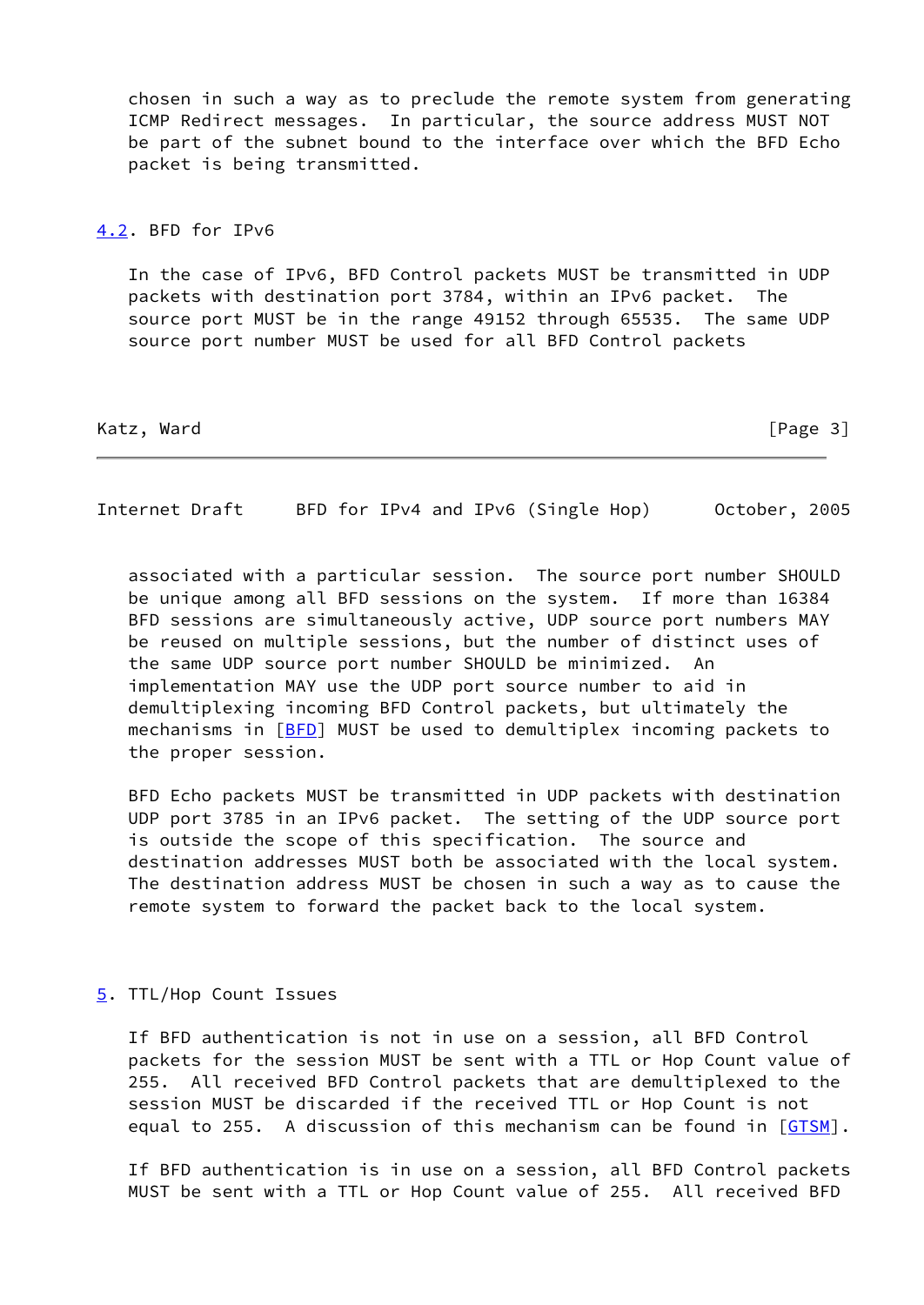Control packets that are demultiplexed the session MAY be discarded if the received TTL or Hop Count is not equal to 255.

 In the context of this section, "authentication in use" means that the system is sending BFD control packets with the Authentication bit set and with the Authentication Section included, and that all unauthenticated packets demultiplexed to the session are discarded, per the BFD base specification.

Katz, Ward [Page 4]

Internet Draft BFD for IPv4 and IPv6 (Single Hop) October, 2005

<span id="page-4-0"></span>[6](#page-4-0). Addressing Issues

 On a subnetted network, BFD Control packets MUST be transmitted with source and destination addresses that are part of the subnet (addressed from and to interfaces on the subnet.)

 On an addressed but unsubnetted point-to-point link, BFD Control packets MUST be transmitted with source and destination addresses that match the addresses configured on that link.

 On an unnumbered point-to-point link, the source address of a BFD Control packet MUST NOT be used to identify the session. This means that the initial BFD packet MUST be accepted with any source address, and that subsequent BFD packets MUST be demultiplexed solely by the My Discriminator field (as is always the case.) This allows the source address to change if necessary. If the received source address changes, the local system MUST NOT use that address as the destination in outgoing BFD Control packets; rather it MUST continue to use the address configured at session creation. An implementation MAY notify the application that the neighbor's source address has changed, so that the application might choose to change the destination address or take some other action. Note that the TTL/Hop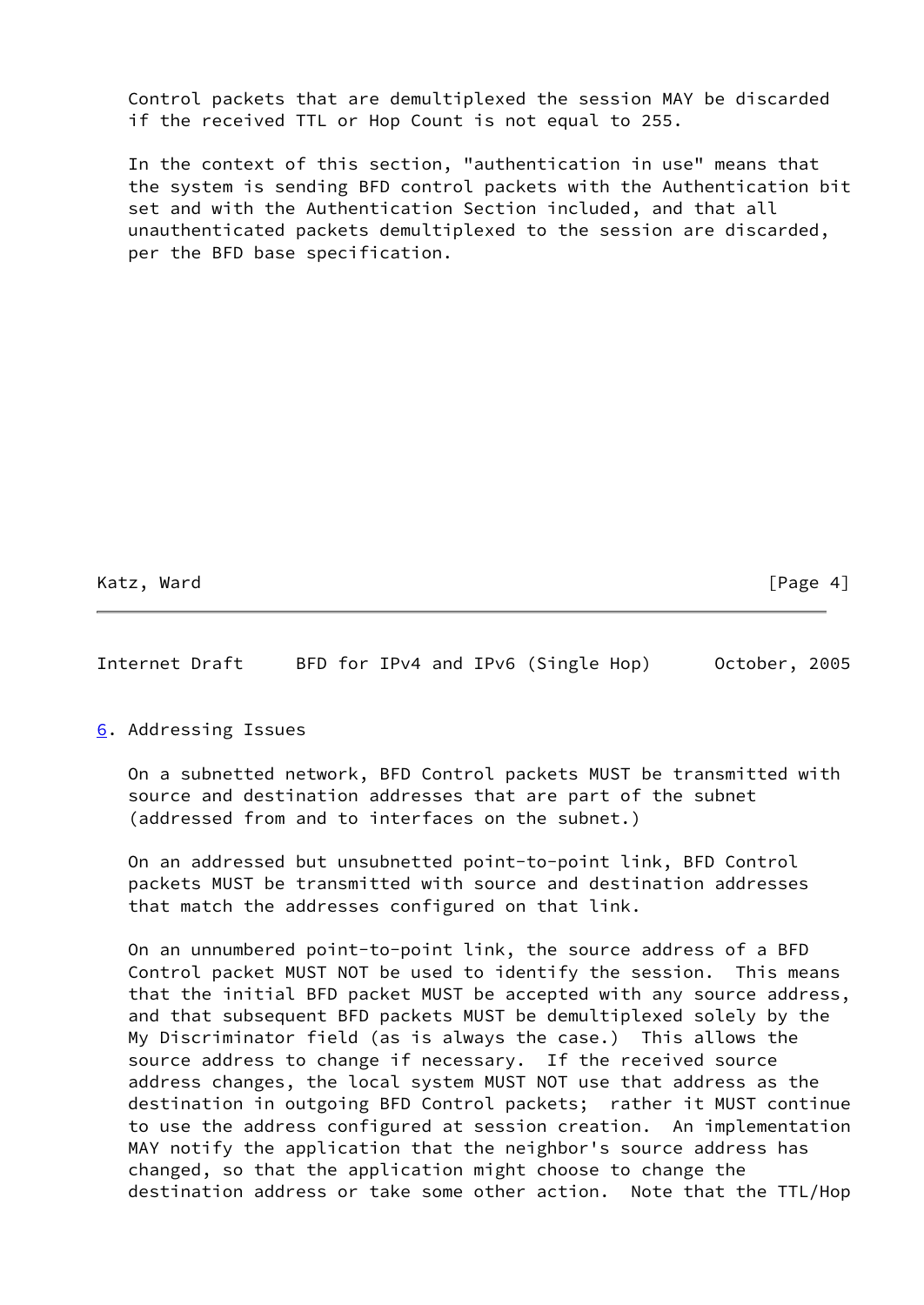Count check described in [section 5](#page-3-1) (or the use of authentication) precludes the BFD packets from having come from any source other than the immediate neighbor.

### <span id="page-5-0"></span>[7](#page-5-0). BFD for use with OSPFv2, OSPFv3, and IS-IS

 The two versions of OSPF, as well as IS-IS, all suffer from an architectural limitation, namely that their Hello protocols are limited in the granularity of their failure detection times. In particular, OSPF has a minimum detection time of two seconds, and IS- IS has a minimum detection time of one second.

 BFD MAY be used to achieve arbitrarily small detection times for these protocols by supplementing the Hello protocols used in each case.

 It should be noted that the purpose of using BFD in this context is not to replace the adjacency timeout mechanism, nor is it to demonstrate that the network is fully functional for the use of the routing protocol, but is simply to advise the routing protocol that there are problems forwarding the data protocol for which the routing protocol is calculating routes.

### Katz, Ward [Page 5]

Internet Draft BFD for IPv4 and IPv6 (Single Hop) October, 2005

# <span id="page-5-1"></span>[7.1](#page-5-1). Session Establishment

 The mechanism by which a BFD session is established in this environment is outside the scope of this specification. An obvious choice would be to use the discovery mechanism inherent in the Hello protocols in OSPF and IS-IS to bootstrap the establishment of a BFD session.

 Any BFD sessions established to support OSPF and IS-IS across a single IP hop MUST operate in accordance with the rest of this document.

 If multiple routing protocols wish to establish BFD sessions with the same remote system for the same data protocol, all MUST share a single BFD session.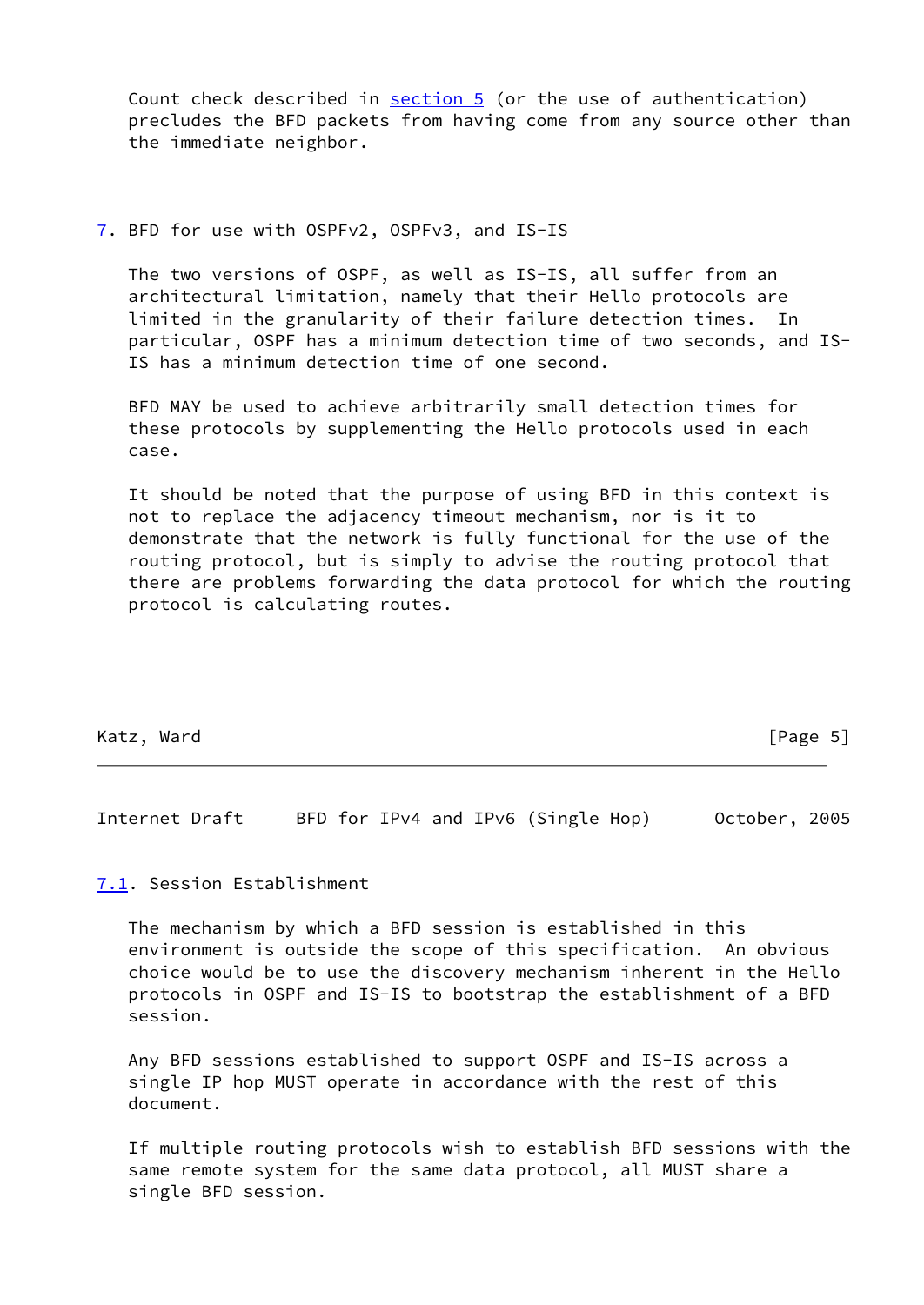#### <span id="page-6-0"></span>[7.2](#page-6-0). Session Parameters

 The setting of the various timing parameters and modes in this application are outside the scope of this specification.

 Note that all protocols sharing a session will operate using the same parameters. The mechanism for choosing the parameters among those desired by the various protocols are outside the scope of this specification.

# <span id="page-6-1"></span>[7.3](#page-6-1). Interactions with OSPF and IS-IS without Graceful Restart

 Slightly different mechanisms are used if the routing protocol supports the routing of multiple data protocols, depending on whether the routing protocol supports separate topologies for each data protocol. With a shared topology, if one of the data protocols fails (as signalled by the associated BFD session), it is necessary to consider the path to have failed for all data protocols, since there is otherwise no way for the routing protocol to turn away traffic for the failed protocol (and such traffic would be black holed indefinitely.)

 With individual routing topologies for each data protocol, only the failed data protocol needs to be rerouted around the failed path.

 Therefore, when a BFD session transitions from Up to Down, action SHOULD be taken in the routing protocol to signal the lack of connectivity for the data protocol (IPv4 or IPv6) over which BFD is running. If only one data protocol is being advertised in the routing protocol Hello, or if multiple protocols are being advertised

 $[Page 6]$ 

Internet Draft BFD for IPv4 and IPv6 (Single Hop) October, 2005

 but the protocols must share a common topology, a Hello protocol timeout SHOULD be emulated for the associated OSPF neighbors and/or IS-IS adjacencies.

 If multiple data protocols are advertised in the routing protocol Hello, and the routing protocol supports different topologies for each data protocol, the failing data protocol SHOULD no longer be advertised in Hello packets in order to signal a lack of connectivity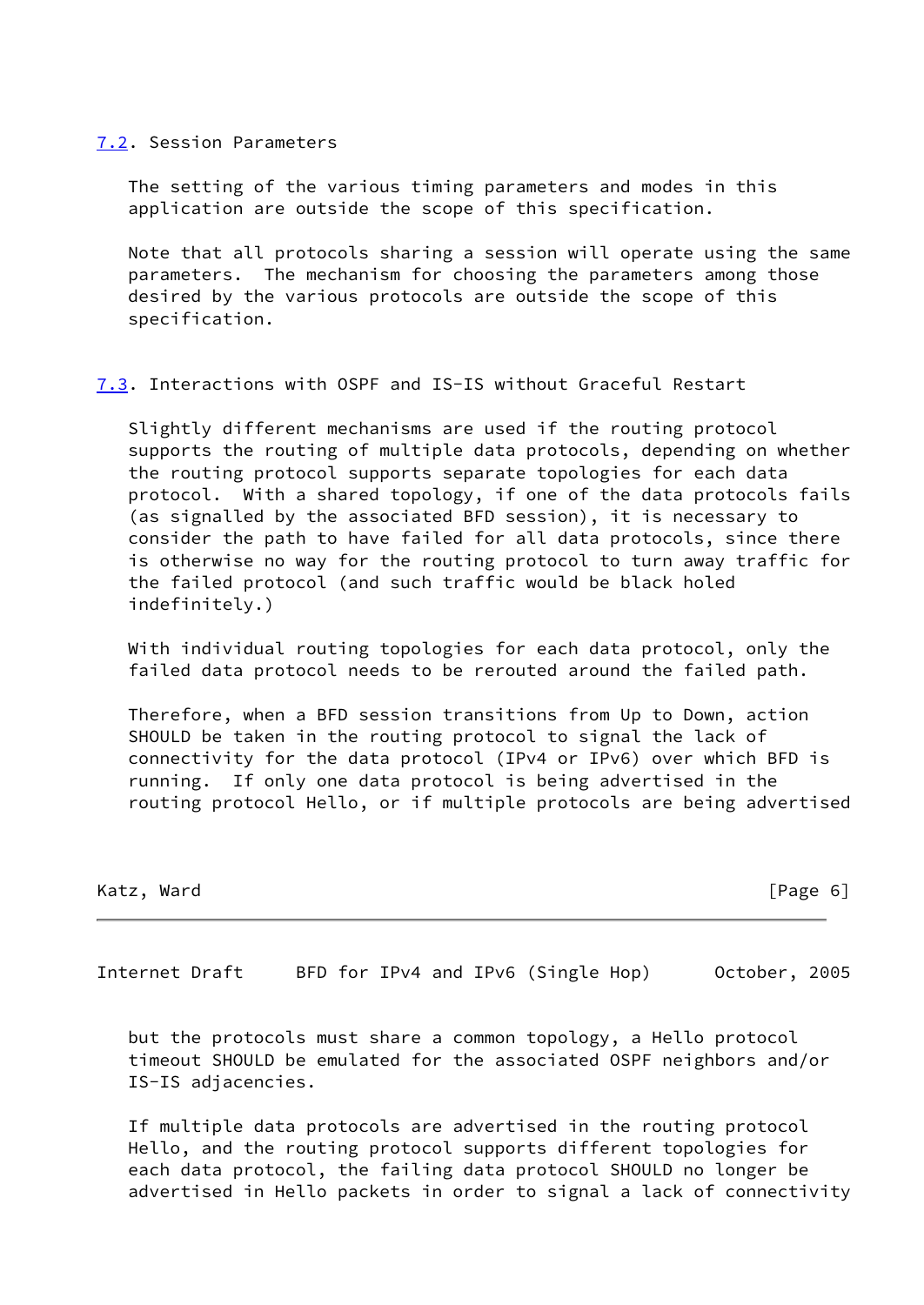for that protocol.

 Note that it is possible in some failure scenarios for the network to be in a state such that the IGP comes up, but the BFD session cannot be established, and, more particularly, data cannot be forwarded. To avoid this situation, it would be beneficial to not allow the IGP to establish a neighbor/adjacency. However, this would preclude the operation of the IGP in an environment in which not all systems support BFD.

 Therefore, if a BFD session is not in Up state (possibly because the remote system does not support BFD), it is OPTIONAL to preclude the establishment of an OSPF neighbor or an IS-IS adjacency. The choice of whether to do so SHOULD be controlled by means outside the scope of this specification, such as configuration or other mechanisms. If an OSPF neighbor or IS-IS adjacency is established but the corresponding BFD session is not in Up state (implying that the neighbor does not support BFD) implementations MAY raise the BFD transmit interval beyond the minimum of one second in order to minimize extraneous traffic.

<span id="page-7-0"></span>[7.4](#page-7-0). Interactions with OSPF and IS-IS with Graceful Restart

 The Graceful Restart functions in OSPF [\[OSPF-GRACE](#page-10-3)] and IS-IS [ISIS- GRACE] are predicated on the existence of a separate forwarding plane that does not necessarily share fate with the control plane in which the routing protocols operate. In particular, the assumption is that the forwarding plane can continue to function while the protocols restart and sort things out.

 BFD implementations announce via the Control Plane Independent (C) bit whether or not BFD shares fate with the control plane. This information is used to determine the actions to be taken in conjunction with Graceful Restart.

 If BFD does not share its fate with the control plane on either system, it can be used to determine whether Graceful Restart is NOT viable (the forwarding plane is not operating.) In this situation, if a BFD session fails while graceful restart is taking place, and

Katz, Ward [Page 7]

Internet Draft BFD for IPv4 and IPv6 (Single Hop) October, 2005

BFD is independent of the control plane on the local system, and the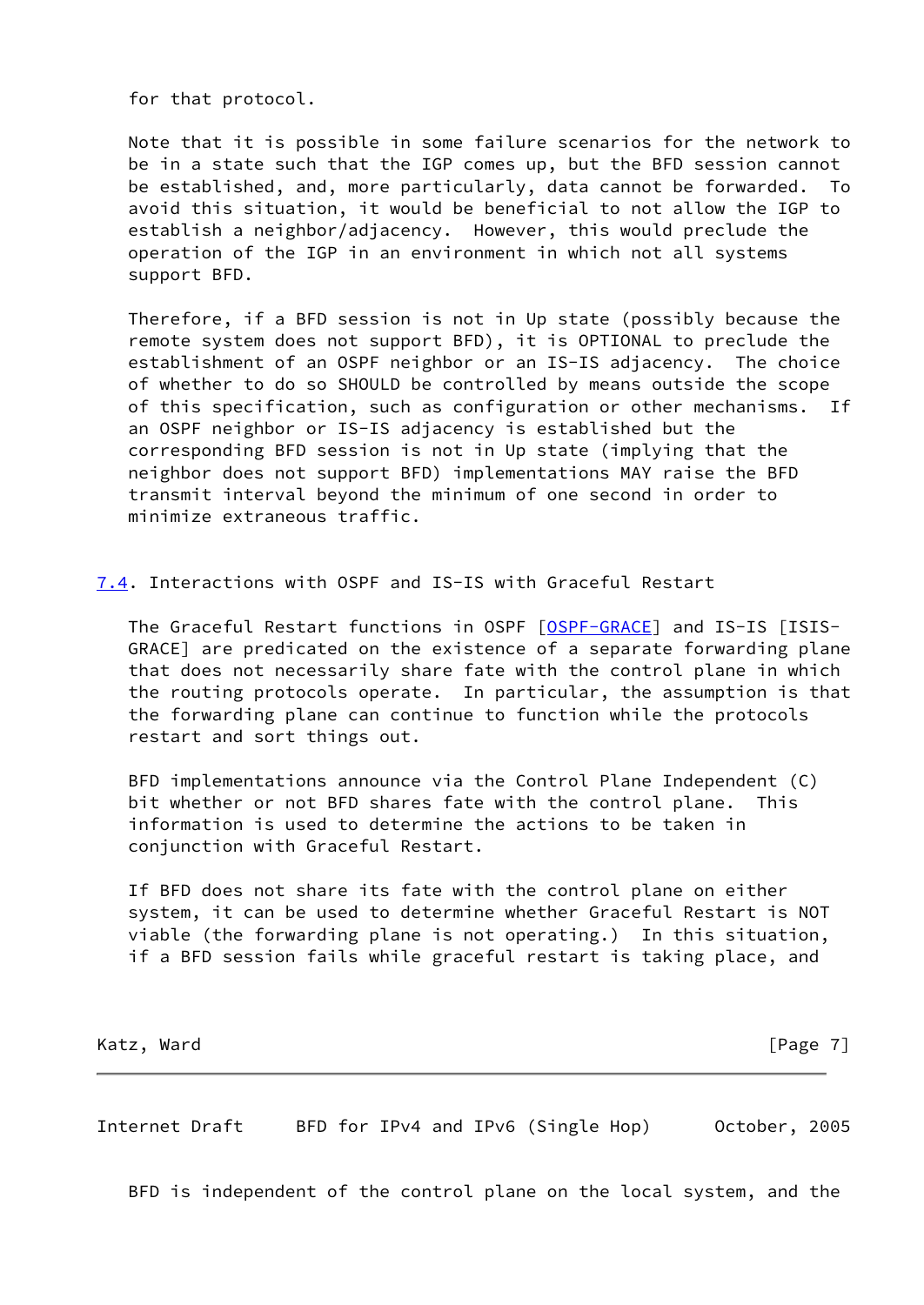remote system has been transmitting BFD Control packets with the C bit set, the graceful restart SHOULD be aborted and the topology change made visible to the network as outlined in [section 7.3](#page-6-1).

 If BFD shares its fate with the control plane on either system (either the local system shares fate with the control plane, or the remote system is transmitting BFD packets with the C bit set to zero), it is not useful during graceful restart, as the BFD session is likely to fail regardless of the state of the forwarding plane. The action to take in this case depends on the capabilities of the IGP.

### <span id="page-8-0"></span>[7.4.1](#page-8-0). OSPF Graceful Restart With Control Plane Fate Sharing

 OSPF has a "planned" restart mechanism, in which the restarting system notifies its neighbors that it is about to perform a restart. In this situation, if a BFD session fails while the neighbor is performing a graceful restart, the graceful restart SHOULD be allowed to complete and the topology change should not be made visible to the network as outlined in [section 7.3](#page-6-1).

 For unplanned restarts (in which the neighbor has not notified the local system of its intention to restart), the OSPF Graceful Restart specification allows a Graceful Restart to take place if the system restarts prior to the expiration of the OSPF neighbor relationship. In this case, the BFD Detection Time is likely to expire prior to the restart, and the neighbor relationship SHOULD be torn down. In the unlikely event that the system restarts quickly enough, and the system chooses to attempt a Graceful Restart, the graceful restart SHOULD be allowed to complete and the topology change should not be made visible to the network as outlined in [section 7.3](#page-6-1).

# <span id="page-8-1"></span>[7.4.2](#page-8-1). ISIS Graceful Restart With Control Plane Fate Sharing

 ISIS Graceful Restart does not signal a "planned" restart; its mechanism does not begin until after the system has restarted. If the BFD session expires prior to the restart of the system, there is no way for the neighbors to know that a Graceful Restart will take place.

 If a planned restart is about to place, the restarting system MAY change the BFD timing parameters on a temporary basis in such a way as to make the Detection Time greater than or equal to the ISIS adjacency timeout. This will provide the restarting system the same opportunity to enter Graceful Restart as it would have without BFD.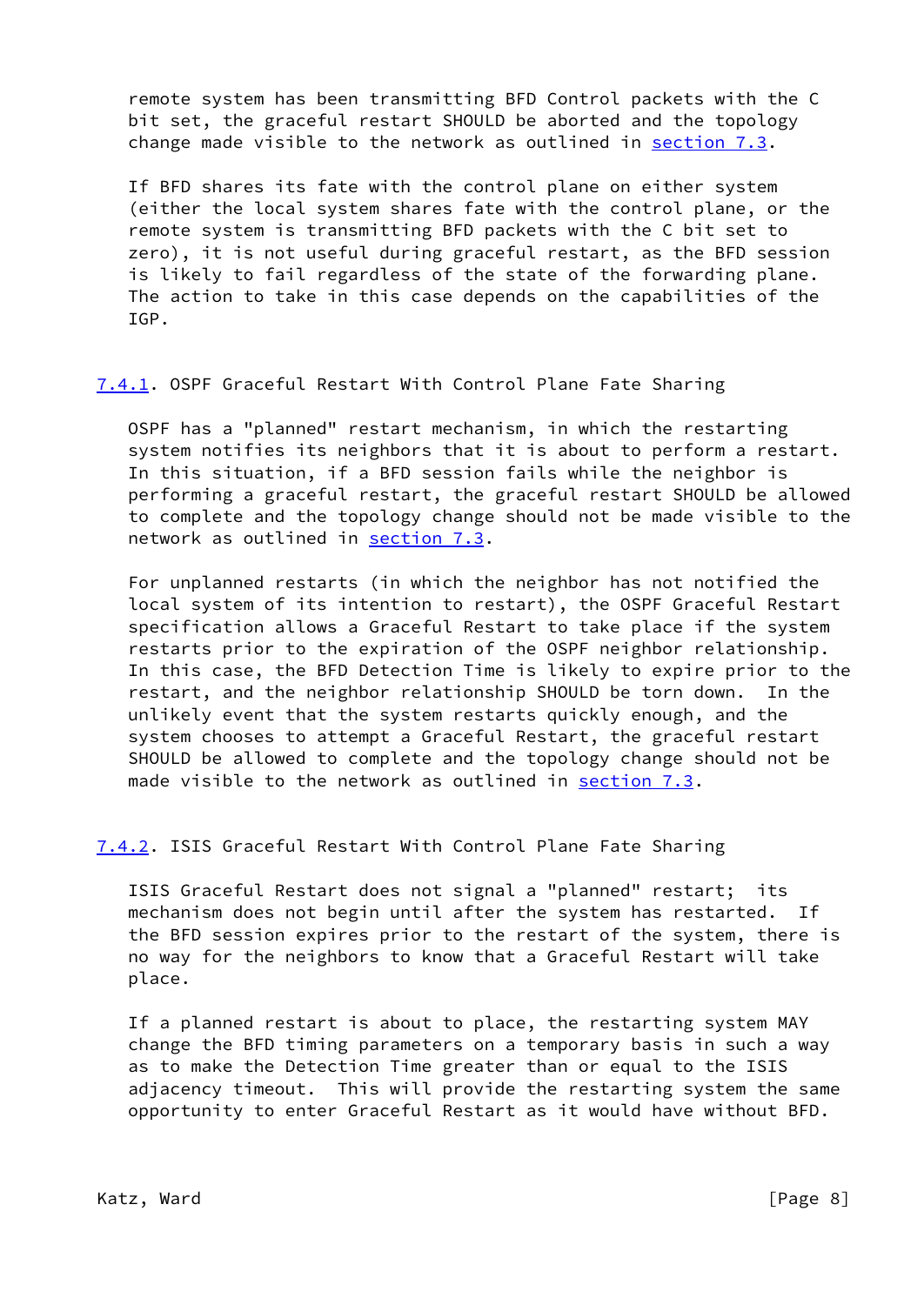Internet Draft BFD for IPv4 and IPv6 (Single Hop) October, 2005

 In this case, the restarted system SHOULD avoid sending any BFD Control packets until there is a high likelihood that its neighbors know it is performing a Graceful Restart, since the neighbors will tear down their BFD sessions when those sessions restart.

 In any case, if a BFD session fails while the neighbor is known to be performing a Graceful Restart, the Graceful Restart SHOULD be allowed to complete and the topology change should not be made visible to the network as outlined in [section 7.3](#page-6-1).

 If the BFD session fails, and it is not known whether the neighbor is performing a Graceful Restart, the BFD session failure SHOULD be made visible to the network as outlined in [section 7.3](#page-6-1).

# <span id="page-9-2"></span>[7.5](#page-9-2). OSPF Virtual Links

 If it is desired to use BFD for failure detction of OSPF Virtual Links, the mechanism described in  $[BFD-MULTI]$  $[BFD-MULTI]$  MUST be used, since OSPF Virtual Links may traverse an arbitrary number of hops. BFD Authentication SHOULD be used and is strongly encouraged.

### <span id="page-9-4"></span>[8](#page-9-4). BFD for use with Tunnels

 A number of mechanisms are available to tunnel IPv4 and IPv6 over arbitrary topologies. If the tunnel mechanism does not decrement the TTL or hop count of the network protocol carried within, the mechanism described in this document may be used to provide liveness detection for the tunnel. The BFD Authentication mechanism SHOULD be used and is strongly encouraged.

### Normative References

- <span id="page-9-0"></span> [BFD] Katz, D., and Ward, D., "Bidirectional Forwarding Detection", [draft-ietf-bfd-base-04.txt,](https://datatracker.ietf.org/doc/pdf/draft-ietf-bfd-base-04.txt) October, 2005.
- <span id="page-9-3"></span>[BFD-MULTI] Katz, D., and Ward, D., "BFD for Multihop Paths", [draft](https://datatracker.ietf.org/doc/pdf/draft-ietf-bfd-multihop-03.txt) [ietf-bfd-multihop-03.txt,](https://datatracker.ietf.org/doc/pdf/draft-ietf-bfd-multihop-03.txt) July, 2005.
- <span id="page-9-1"></span> [GTSM] Gill, V., et al, "The Generalized TTL Security Mechanism (GTSM)", [RFC 3682](https://datatracker.ietf.org/doc/pdf/rfc3682), February 2004.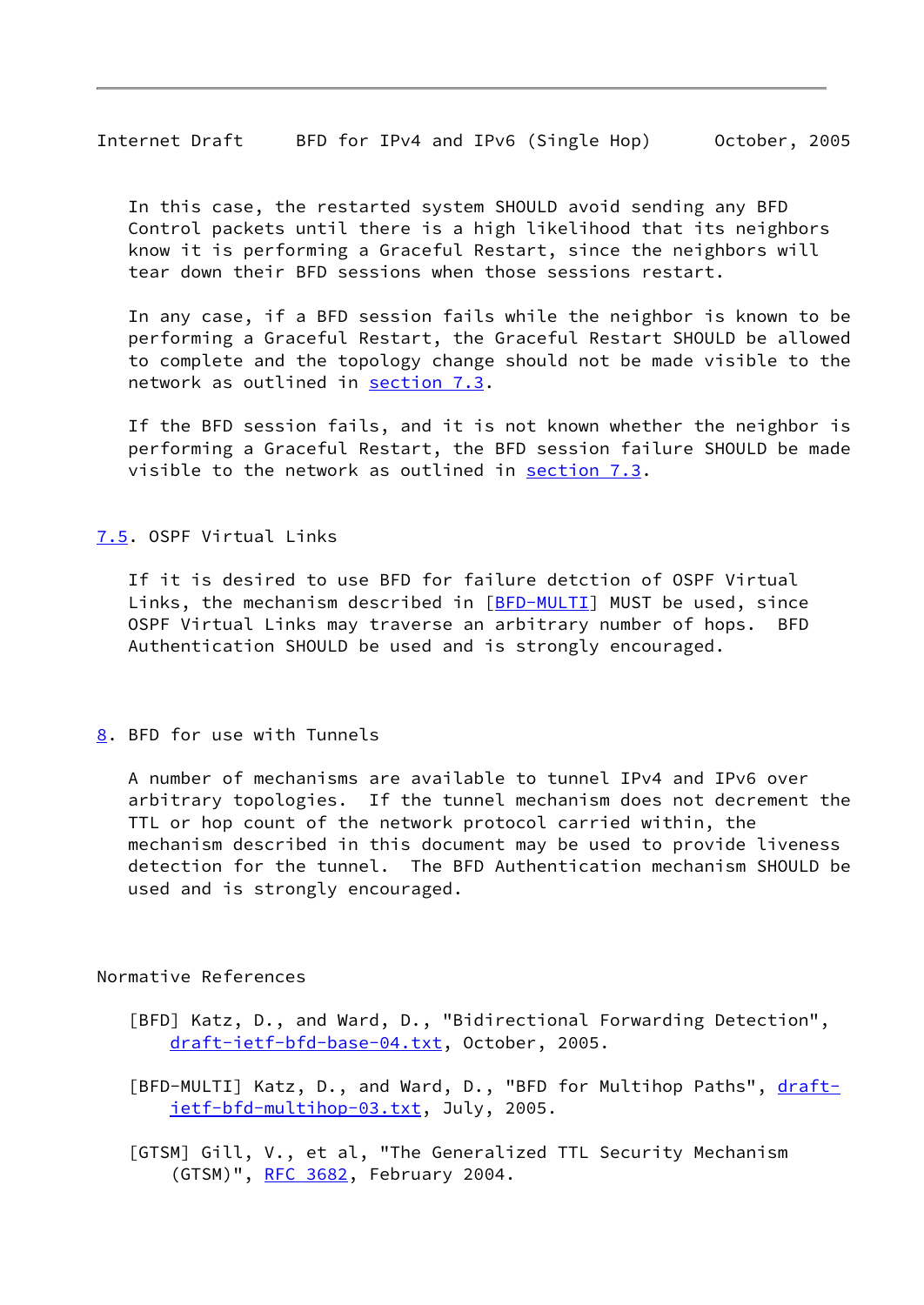<span id="page-10-2"></span>[ISIS] Callon, R., "Use of OSI IS-IS for routing in TCP/IP and dual environments", [RFC 1195,](https://datatracker.ietf.org/doc/pdf/rfc1195) December 1990.

Katz, Ward [Page 9]

Internet Draft BFD for IPv4 and IPv6 (Single Hop) October, 2005

 [ISIS-GRACE] Shand, M., and Ginsberg, L., "Restart signaling for IS- IS", [RFC 3847](https://datatracker.ietf.org/doc/pdf/rfc3847), July 2004.

 [KEYWORD] Bradner, S., "Key words for use in RFCs to Indicate Requirement Levels", [RFC 2119](https://datatracker.ietf.org/doc/pdf/rfc2119), March 1997.

<span id="page-10-0"></span>[OSPFv2] Moy, J., "OSPF Version 2", [RFC 2328,](https://datatracker.ietf.org/doc/pdf/rfc2328) April 1998.

<span id="page-10-1"></span>[OSPFv3] Coltun, R., et al, "OSPF for IPv6", [RFC 2740](https://datatracker.ietf.org/doc/pdf/rfc2740), December 1999.

<span id="page-10-3"></span>[OSPF-GRACE] Moy, J., et al, "Graceful OSPF Restart", [RFC 3623](https://datatracker.ietf.org/doc/pdf/rfc3623), November 2003.

Security Considerations

 In this application, the use of TTL=255 on transmit and receive is viewed as supplying equivalent security characteristics to other protocols used in the infrastructure, as it is not trivially spoofable. The security implications of this mechanism are further discussed in [\[GTSM](#page-9-1)].

 The security implications of the use of BFD Authentication are discussed in [\[BFD](#page-9-0)].

 The use of the TTL=255 check simultaneously with BFD Authentication provides a low overhead mechanism for discarding a class of unauthorized packets and may be useful in implementations in which cryptographic checksum use is susceptable to denial of service attacks. The use or non-use of this mechanism does not impact interoperability.

IANA Considerations

This document has no actions for IANA.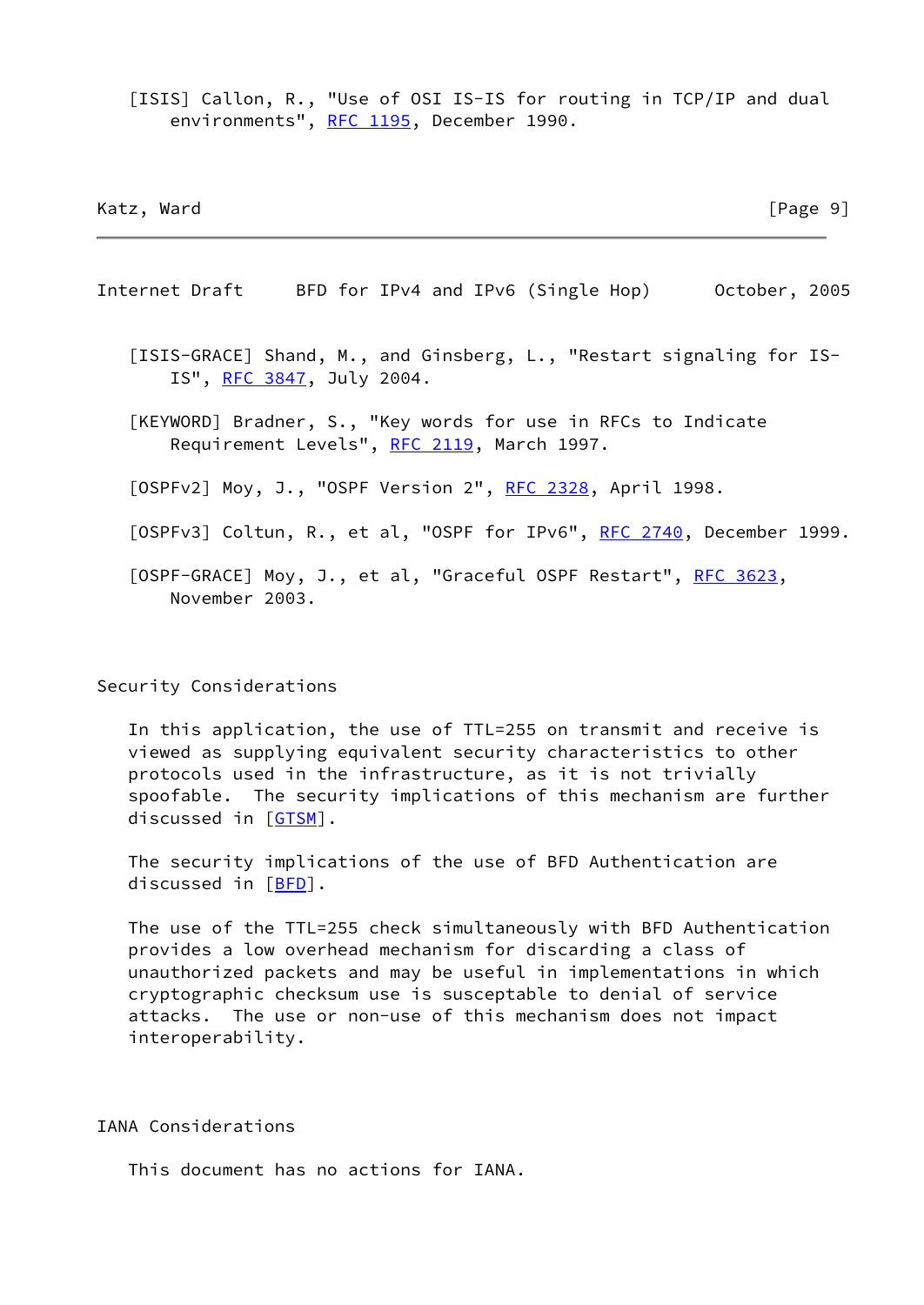Katz, Ward [Page 10]

Internet Draft BFD for IPv4 and IPv6 (Single Hop) October, 2005

Authors' Addresses

 Dave Katz Juniper Networks 1194 N. Mathilda Ave. Sunnyvale, California 94089-1206 USA Phone: +1-408-745-2000 Email: dkatz@juniper.net

 Dave Ward Cisco Systems 170 W. Tasman Dr. San Jose, CA 95134 USA Phone: +1-408-526-4000 Email: dward@cisco.com

Changes from the previous draft

 Text was added to point out that implementations may raise the BFD transmit interval above the minimum if it appears that the neighbor does not support BFD. All other changes are editorial in nature.

IPR Disclaimer

 The IETF takes no position regarding the validity or scope of any Intellectual Property Rights or other rights that might be claimed to pertain to the implementation or use of the technology described in this document or the extent to which any license under such rights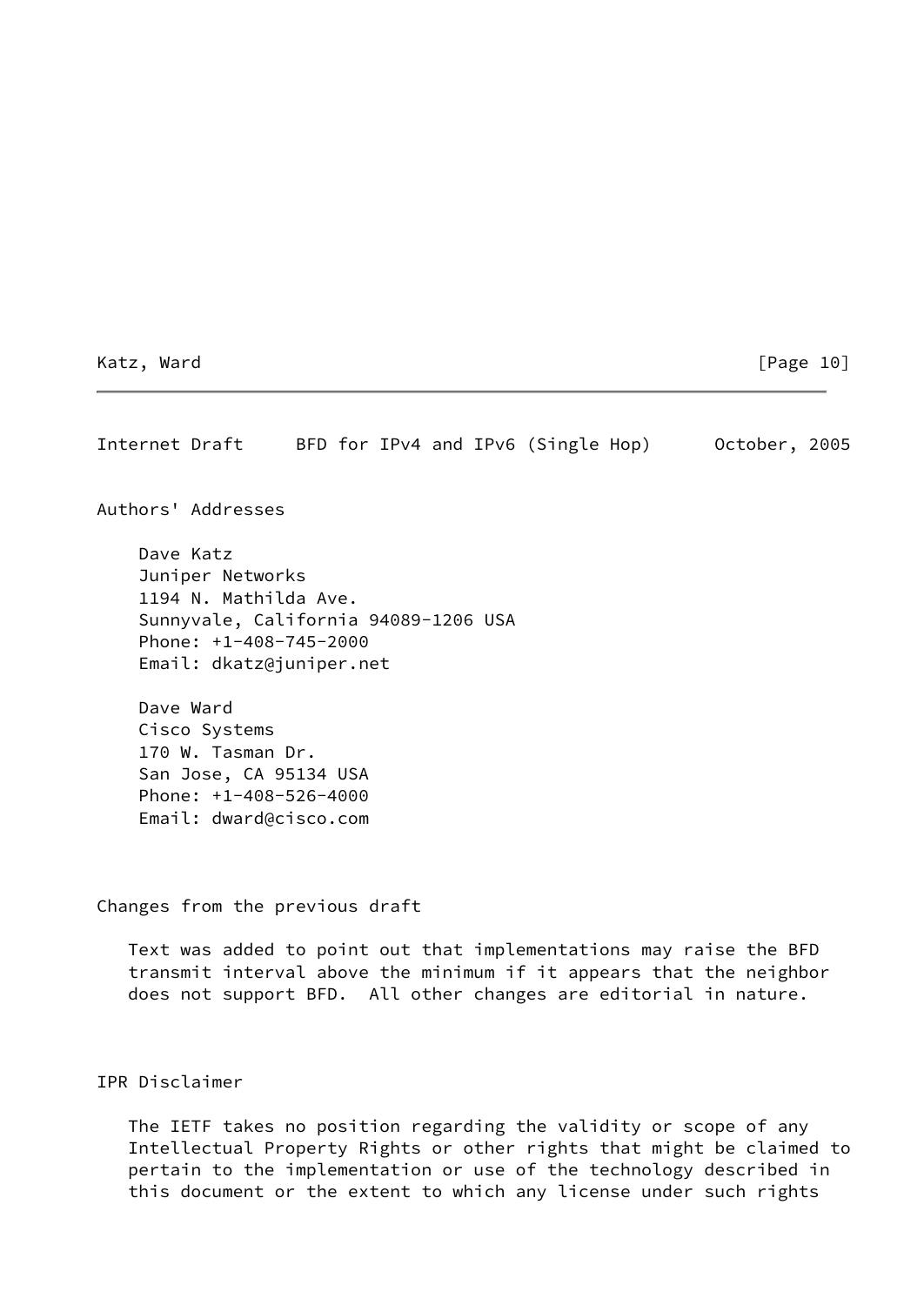might or might not be available; nor does it represent that it has made any independent effort to identify any such rights. Information on the procedures with respect to rights in RFC documents can be found in [BCP 78](https://datatracker.ietf.org/doc/pdf/bcp78) and [BCP 79](https://datatracker.ietf.org/doc/pdf/bcp79).

 Copies of IPR disclosures made to the IETF Secretariat and any assurances of licenses to be made available, or the result of an attempt made to obtain a general license or permission for the use of such proprietary rights by implementers or users of this specification can be obtained from the IETF on-line IPR repository at <http://www.ietf.org/ipr>.

 The IETF invites any interested party to bring to its attention any copyrights, patents or patent applications, or other proprietary rights that may cover technology that may be required to implement this standard. Please address the information to the IETF at ietf-

Katz, Ward [Page 11]

Internet Draft BFD for IPv4 and IPv6 (Single Hop) October, 2005

ipr@ietf.org.

Full Copyright Notice

Copyright (C) The Internet Society (2005).

 This document is subject to the rights, licenses and restrictions contained in  $BCP$  78, and except as set forth therein, the authors retain all their rights.

 This document and the information contained herein are provided on an "AS IS" basis and THE CONTRIBUTOR, THE ORGANIZATION HE/SHE REPRESENTS OR IS SPONSORED BY (IF ANY), THE INTERNET SOCIETY AND THE INTERNET ENGINEERING TASK FORCE DISCLAIM ALL WARRANTIES, EXPRESS OR IMPLIED, INCLUDING BUT NOT LIMITED TO ANY WARRANTY THAT THE USE OF THE INFORMATION HEREIN WILL NOT INFRINGE ANY RIGHTS OR ANY IMPLIED WARRANTIES OF MERCHANTABILITY OR FITNESS FOR A PARTICULAR PURPOSE.

Acknowledgement

Funding for the RFC Editor function is currently provided by the